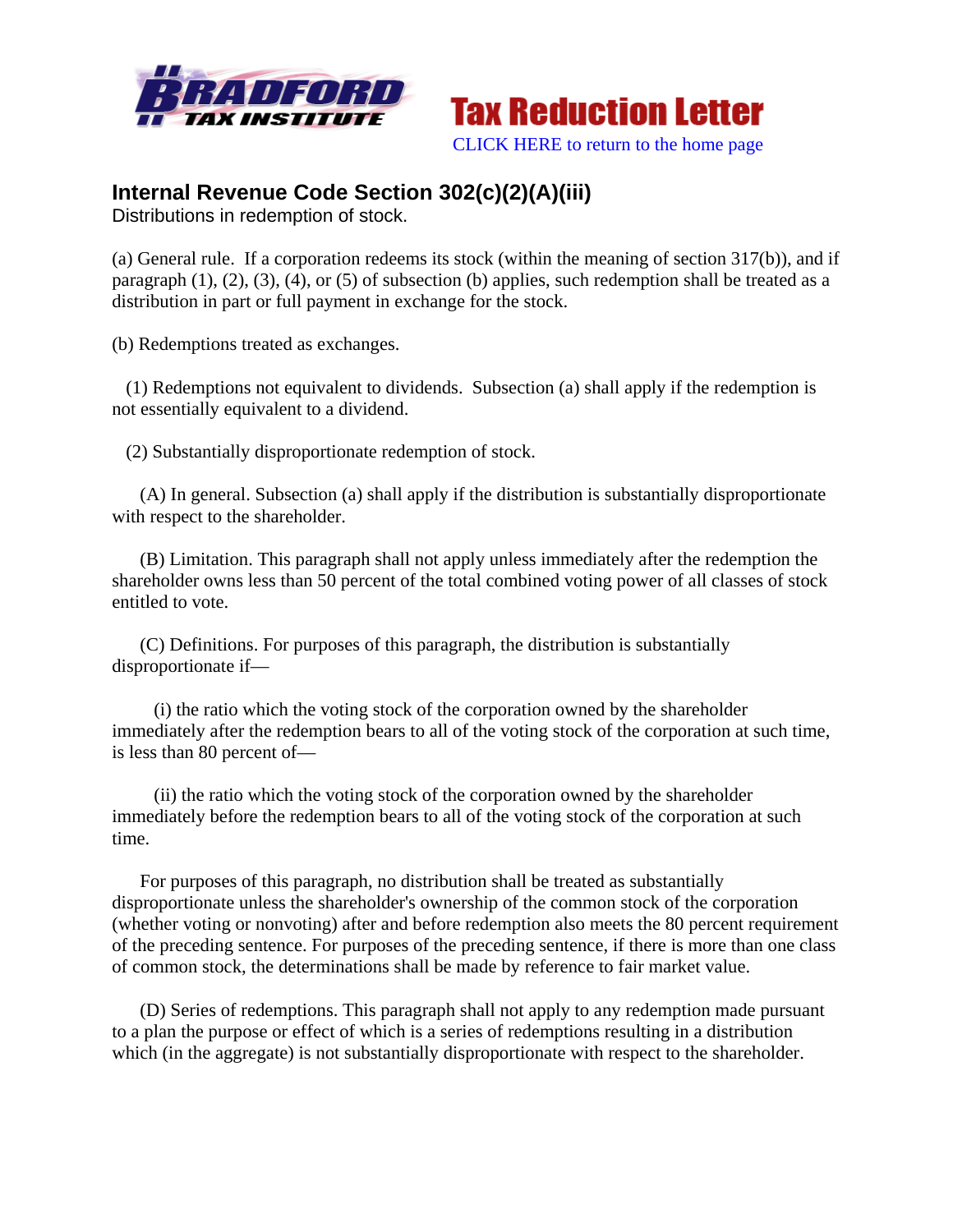(3) Termination of shareholder's interest. Subsection (a) shall apply if the redemption is in complete redemption of all of the stock of the corporation owned by the shareholder.

 (4) Redemption from noncorporate shareholder in partial liquidation. Subsection (a) shall apply to a distribution if such distribution is—

(A) in redemption of stock held by a shareholder who is not a corporation, and

(B) in partial liquidation of the distributing corporation.

 (5) Redemptions by certain regulated investment companies. Except to the extent provided in regulations prescribed by the Secretary, subsection (a) shall apply to any distribution in redemption of stock of a publicly offered regulated investment company (within the meaning of section  $67(c)(2)(B)$  if—

(A) such redemption is upon the demand of the stockholder, and

 (B) such company issues only stock which is redeemable upon the demand of the stockholder.

 (6) Application of paragraphs. In determining whether a redemption meets the requirements of paragraph  $(1)$ , the fact that such redemption fails to meet the requirements of paragraph  $(2)$ ,  $(3)$ , or (4) shall not be taken into account. If a redemption meets the requirements of paragraph (3) and also the requirements of paragraph  $(1)$ ,  $(2)$ , or  $(4)$ , then so much of subsection  $(c)(2)$  as would (but for this sentence) apply in respect of the acquisition of an interest in the corporation within the 10-year period beginning on the date of the distribution shall not apply.

(c) Constructive ownership of stock.

 (1) In general. Except as provided in paragraph (2) of this subsection, section 318(a) shall apply in determining the ownership of stock for purposes of this section.

(2) For determining termination of interest.

(A) In the case of a distribution described in subsection  $(b)(3)$ , section  $318(a)(1)$  shall not apply if—

 (i) immediately after the distribution the distributee has no interest in the corporation (including an interest as officer, director, or employee), other than an interest as a creditor,

 (ii) the distributee does not acquire any such interest (other than stock acquired by bequest or inheritance) within 10 years from the date of such distribution, and

 (iii) the distributee, at such time and in such manner as the Secretary by regulations prescribes, files an agreement to notify the Secretary of any acquisition described in clause (ii) and to retain such records as may be necessary for the application of this paragraph.

 If the distributee acquires such an interest in the corporation (other than by bequest or inheritance) within 10 years from the date of the distribution, then the periods of limitation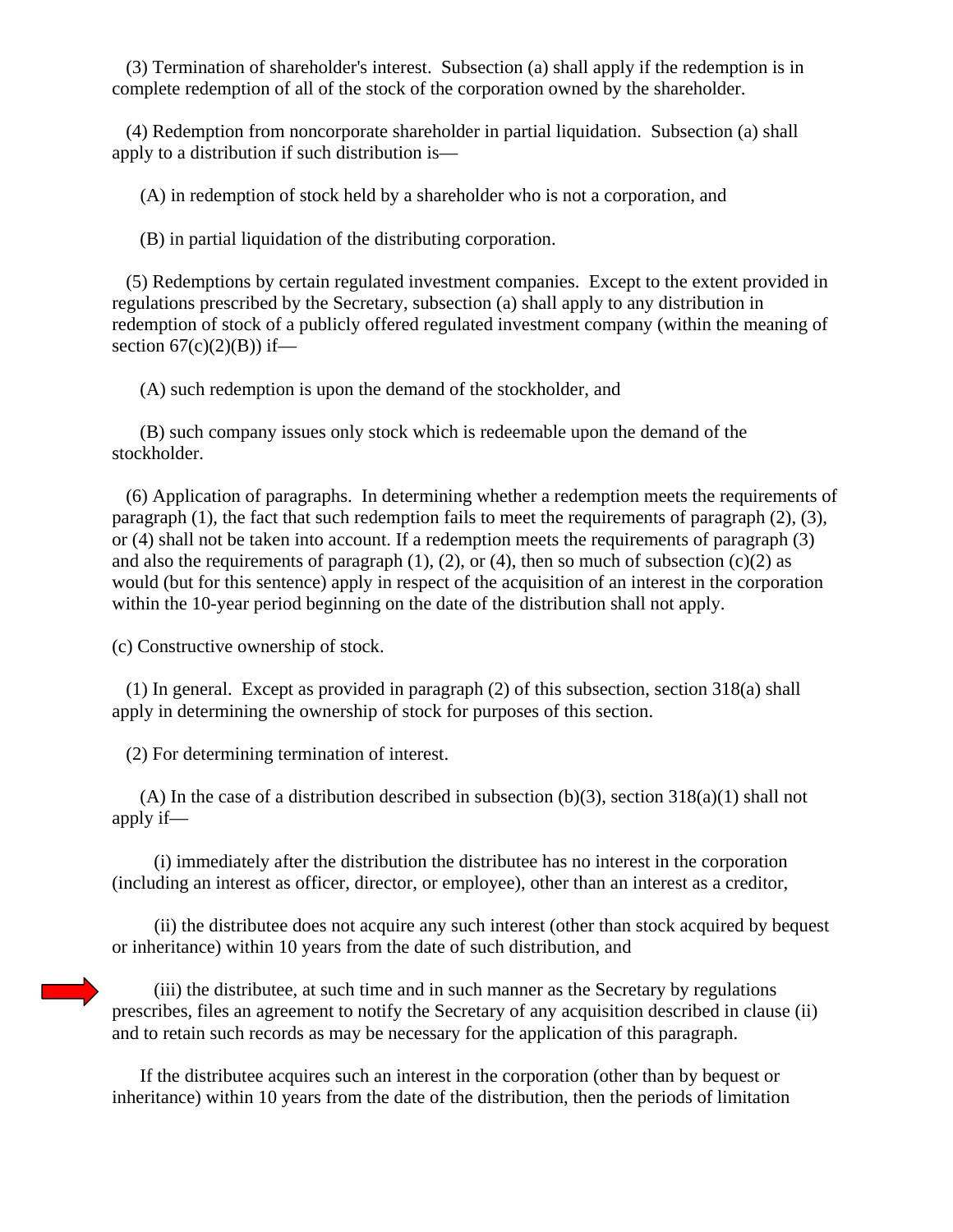provided in sections 6501 and 6502 on the making of an assessment and the collection by levy or a proceeding in court shall, with respect to any deficiency (including interest and additions to the tax) resulting from such acquisition, include one year immediately following the date on which the distributee (in accordance with regulations prescribed by the Secretary) notifies the Secretary of such acquisition; and such assessment and collection may be made notwithstanding any provision of law or rule of law which otherwise would prevent such assessment and collection.

 $(B)$  Subparagraph  $(A)$  of this paragraph shall not apply if—

 (i) any portion of the stock redeemed was acquired, directly or indirectly, within the 10 year period ending on the date of the distribution by the distributee from a person the ownership of whose stock would (at the time of distribution) be attributable to the distributee under section 318(a), or

 (ii) any person owns (at the time of the distribution) stock the ownership of which is attributable to the distributee under section 318(a) and such person acquired any stock in the corporation, directly or indirectly, from the distributee within the 10-year period ending on the date of the distribution, unless such stock so acquired from the distributee is redeemed in the same transaction.

 The preceding sentence shall not apply if the acquisition (or, in the case of clause (ii), the disposition) by the distributee did not have as one of its principal purposes the avoidance of Federal income tax.

(C) Special rule for waivers by entities.

(i) In general. Subparagraph (A) shall not apply to a distribution to any entity unless—

 (I) such entity and each related person meet the requirements of clauses (i), (ii), and (iii) of subparagraph (A), and

 (II) Each related person agrees to be jointly and severally liable for any deficiency (including interest and additions to tax) resulting from an acquisition described in clause (ii) of subparagraph (A).

 In any case to which the preceding sentence applies, the second sentence of subparagraph (A) and subparagraph (B)(ii) shall be applied by substituting "distributee or any related person" for "distributee" each place it appears.

(ii) Definitions. For purposes of this subparagraph—

(I) the term "entity" means a partnership, estate, trust, or corporation; and

 (II) the term "related person" means any person to whom ownership of stock in the corporation is (at the time of the distribution) attributable under section  $318(a)(1)$  if such stock is further attributable to the entity under section 318(a)(3).

(d) Redemptions treated as distributions of property. Except as otherwise provided in this subchapter, if a corporation redeems its stock (within the meaning of section 317(b)), and if